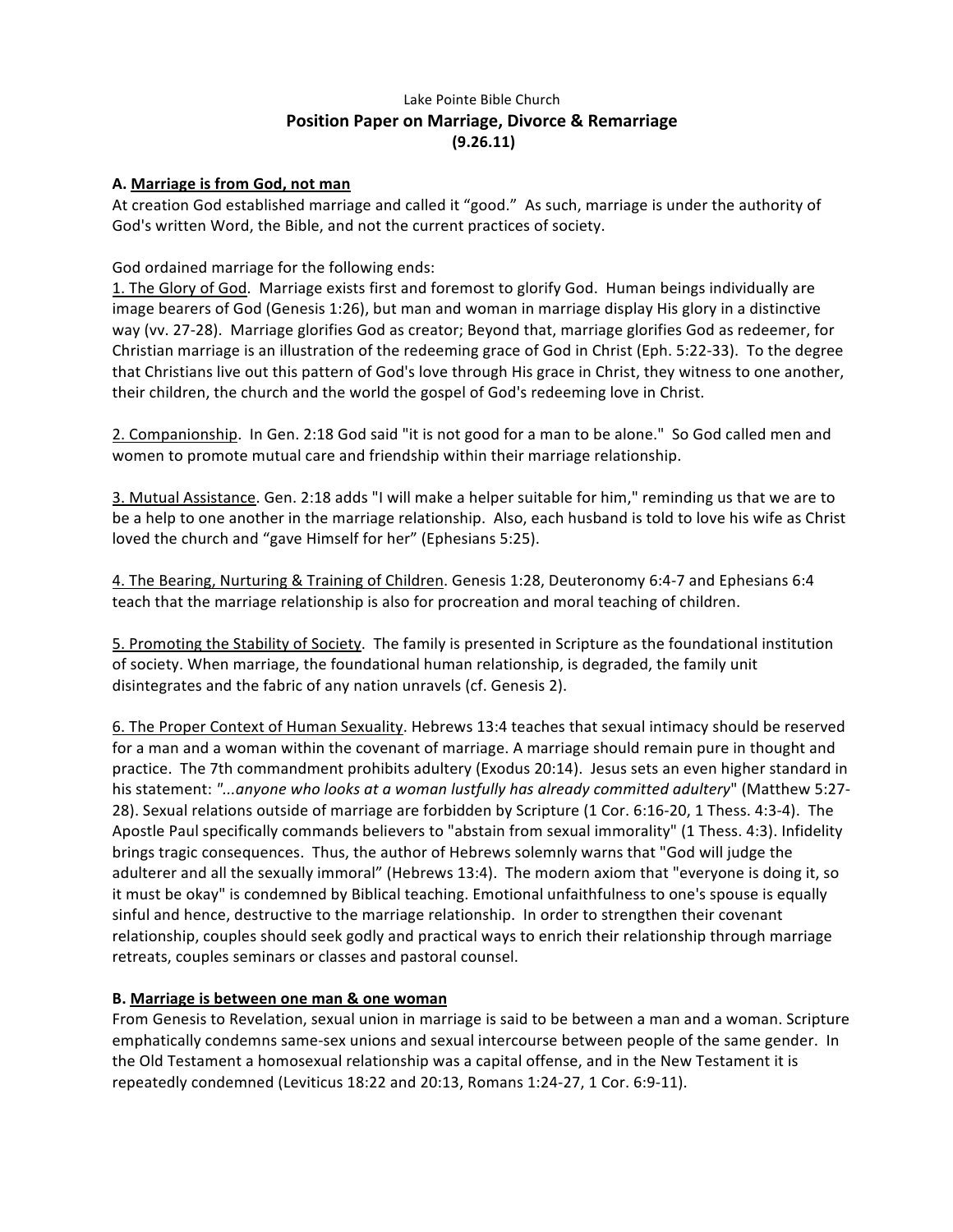# C. God has established roles within marriage and the family

Ephesians 5:22-24 teaches the role of the husband and wife, "Wives, be subject to your own husbands, as to the Lord. For the husband is the head of the wife, as Christ also is the head of the church, He Himself *being* the Savior of the body. But as the church is subject to Christ, so also the wives ought to be to their *husbands in everything*."

God has appointed the husband to lovingly lead the family, and wives are to respect and follow the leadership of their husbands. The husband is to love his wife "even as Christ loved the church and gave himself up for her" (Ephesians 5:22-26). In such a marriage bond, husbands and wives seek together God's guidance in family decisions, in the nurturing and training of their children in spiritual faith and in all aspects of the well-being of their family and as a witness to the grace of God in their life together. This relationship between the man and the woman in marriage is similar to the relationship of the three persons of the Trinity, where Father, Son and Holy Spirit are equal in essence, power and glory, but with different functional roles.

All forms of emotional and physical abuse violate the one-flesh covenantal relationship. We urge abused persons to consider their own safety and that of family members first and to seek help from the church and, as necessary, professional and legal resources, to bring healing to the individuals and to the marriage relationship. 

## **D. Marriage is to be permanent**

From the beginning of creation, God established marriage as a permanent covenant. Genesis 2:24 teaches that the husband and wife are "one flesh," and Jesus said, "What God has joined together, let no man separate" (Matthew 19:4-6). Marriage is a covenant between one man and one woman and between the participants and God (Malachi 2:14-16). It is therefore more than a temporary agreement of convenience, a contract or a well-intentioned promise. As a binding relationship, the marriage covenant is solemnly sealed by a ceremony witnessed by family and friends and regulated by the state. The present practices of sex before marriage, living together outside of marriage, same-sex unions and the disintegration of marriages are all contrary to God's design.

In marriage, a man and woman leave their families of origin and a new family unit is formed (Genesis 2:24). Marriage involves leaving, cleaving and becoming one flesh (Genesis 2:24). Given the complexities and challenges inherent in the merging of two lives into one, at Lake Pointe we require pastoral counseling or classes prior to the marriage ceremony.

#### **E.** A Christian is only to marry another Christian.

While marriage is a "creation ordinance," open to all people, the Scriptures teach that a believer in Jesus Christ is only to become "one flesh" with another committed believer. (I Cor. 7:39, II Cor. 6:14).

#### **F.** Marriage is not for everyone

While marriage is a great blessing, it is not God's will that all should be married. Singleness in Scripture is also a great blessing and offers unique opportunities for an undivided devotion to the Lord. Matthew 19:12 describes people who have chosen to remain single for the sake of the Kingdom of God. 1 Corinthians 7:25-35 describes reasons for choosing to remain single in light of present difficulties which lead to additional concerns in this present life. Singleness should not be seen as second rate, but as a valid alternative that has certain advantages in serving the Lord. Some people possess what Paul called "the gift of celibacy" (1 Corinthians 7:6). Those whom God has called to be single for His sake should be honored in the church.